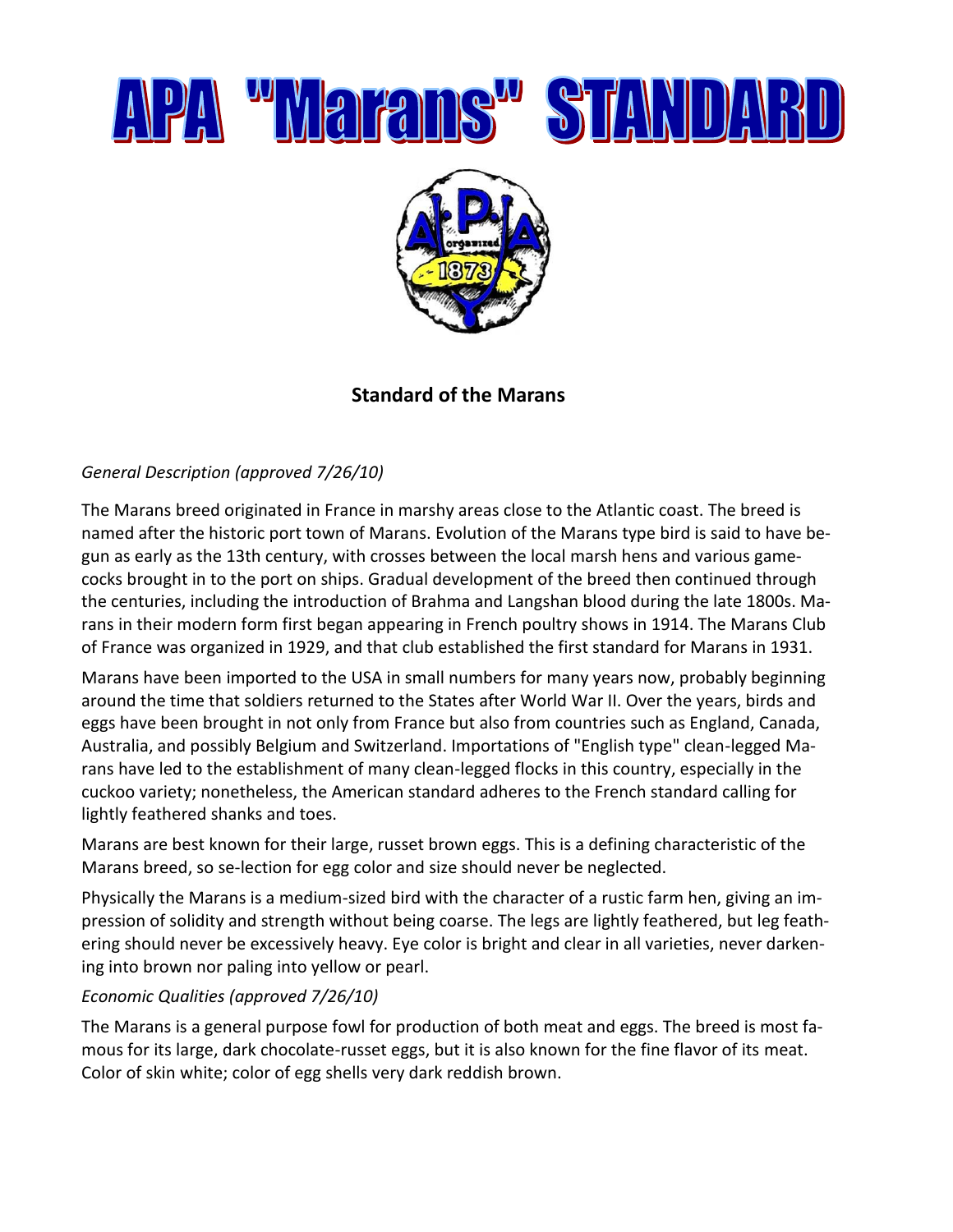### *Disqualifications (approved 7/26/10)*

Yellow on shanks or toes. White ear lobes. Pearl or black eyes. Absence of feathers on shanks. (See General Disqualifications and Cutting for Defects.)

#### *Standard Weights (approved 6/11/10)*

Cock….…..8 lbs. Hen……6 1/2 lbs. Cockerel….7 lbs. Pullet…..5 1/2 lbs.

| Shape-Male (approved 6/11/10)                             | Shape-Female (approved 7/09/10)                              |
|-----------------------------------------------------------|--------------------------------------------------------------|
| <b>COMB:</b> Single, moderately large, straight, upright, | <b>COMB:</b> Single, smaller than that of the male;          |
| evenly serrated with five points; the blade not           | straight and up-right, evenly serrated with five             |
| touching the neck.                                        | points, and fine in texture. No female in or near            |
| BEAK: Long, stout and well curved.                        | production with the rear portion of the comb                 |
| FACE: Smooth, skin fine and soft in texture.              | lopped should be discriminated against.                      |
| <b>EYES:</b> Large and prominent.                         | BEAK: Long, stout and well curved.                           |
| WATTLES: Medium in size, oval, skin fine in texture.      | FACE: Smooth, skin fine and soft in texture.                 |
| EAR-LOBES: Average in size, long.                         | <b>EYES:</b> Large and prominent.                            |
| HEAD: Moderate in size, slightly flattened on top,        | <b>WATTLES:</b> Medium in size, oval.                        |
| and long.                                                 | EAR-LOBES: Average in size, long.                            |
| NECK: Moderately long and full, arched. Hackle            | HEAD: Moderate in size, slightly flattened on top,           |
| abundant, flowing well over the shoulders.                | and long.                                                    |
| BACK: Wide at the shoulders, long, flat, slightly tilted  | <b>BACK:</b> Wide at the shoulders, long, flat, and slightly |
| to the rear. Slightly more inclined than that of the      | tilted to the rear. Slightly less inclined that that of      |
| female.                                                   | the male.                                                    |
| Saddle feathers -- abundant, saddle large and             | NECK: Moderately long and full, arched.                      |
| slightly raised.                                          | TAIL: Full, rather short, carried at an angle of 45          |
| TAIL: Full, rather short, carried at an angle of 45 de-   | degrees above horizontal.                                    |
| grees above horizontal.                                   | Main tail feathers -- broad and overlapping,                 |
| Main tail feathers -- broad and overlapping,              | shorter than aver-age.                                       |
| shorter than average.                                     | WINGS: Short, held close to the body, carriage               |
| Sickles -- shorter than average.                          | nearly horizontal.                                           |
| WINGS: Short, held close to the body, carriage            | Primaries and secondaries -- broad and                       |
| nearly horizontal.                                        | overlapping in natural order when wing is folded.            |
| Primaries and secondaries -- broad and over-              | <b>BREAST:</b> Strong, broad, and full. Well rounded         |
| lapping in natural order when wing is folded.             | when viewed from both the front and side.                    |
| BREAST: Strong, broad, and full. Well rounded when        | <b>BODY AND FLUFF:</b>                                       |
| viewed from both the front and side.                      | Body -- deep, long and broad, especially                     |
| <b>BODY AND FLUFF:</b>                                    | through the shoulders which are carried high.                |
| Body -- deep, long and broad, especially                  | Should be more rounded than the male.                        |
| through the shoulders which are carried high. Over-       | Fluff -- medium in length.                                   |
| all rectangular in shape.                                 | LEGS AND TOES: Legs set well apart, straight when            |
| Fluff -- medium in length.                                | viewed from the front.                                       |
| LEGS and TOES: Legs set well apart and straight           | Lower Thighs -- strong and well feathered.                   |
| when viewed from the front.                               | Shanks -- medium length, stout, and                          |
| Lower thighs -- strong and well feathered.                | straight; lightly feathered down the outer sides.            |
| Shanks -- medium length, stout, and straight; lightly     | Toes -- four long and well-separated toes                    |
| feathered down the outer sides.                           | on each foot. Outer toes lightly feathered, middle           |
| Toes -- four long and well-separated toes on each         | toes free from feathers                                      |
| foot. Outer toes lightly feathered, middle toes free      | PLUMAGE: Moderately tight and smooth textured.               |
| from feathers.                                            |                                                              |
| PLUMAGE: Moderately tight and smooth textured.            |                                                              |
|                                                           |                                                              |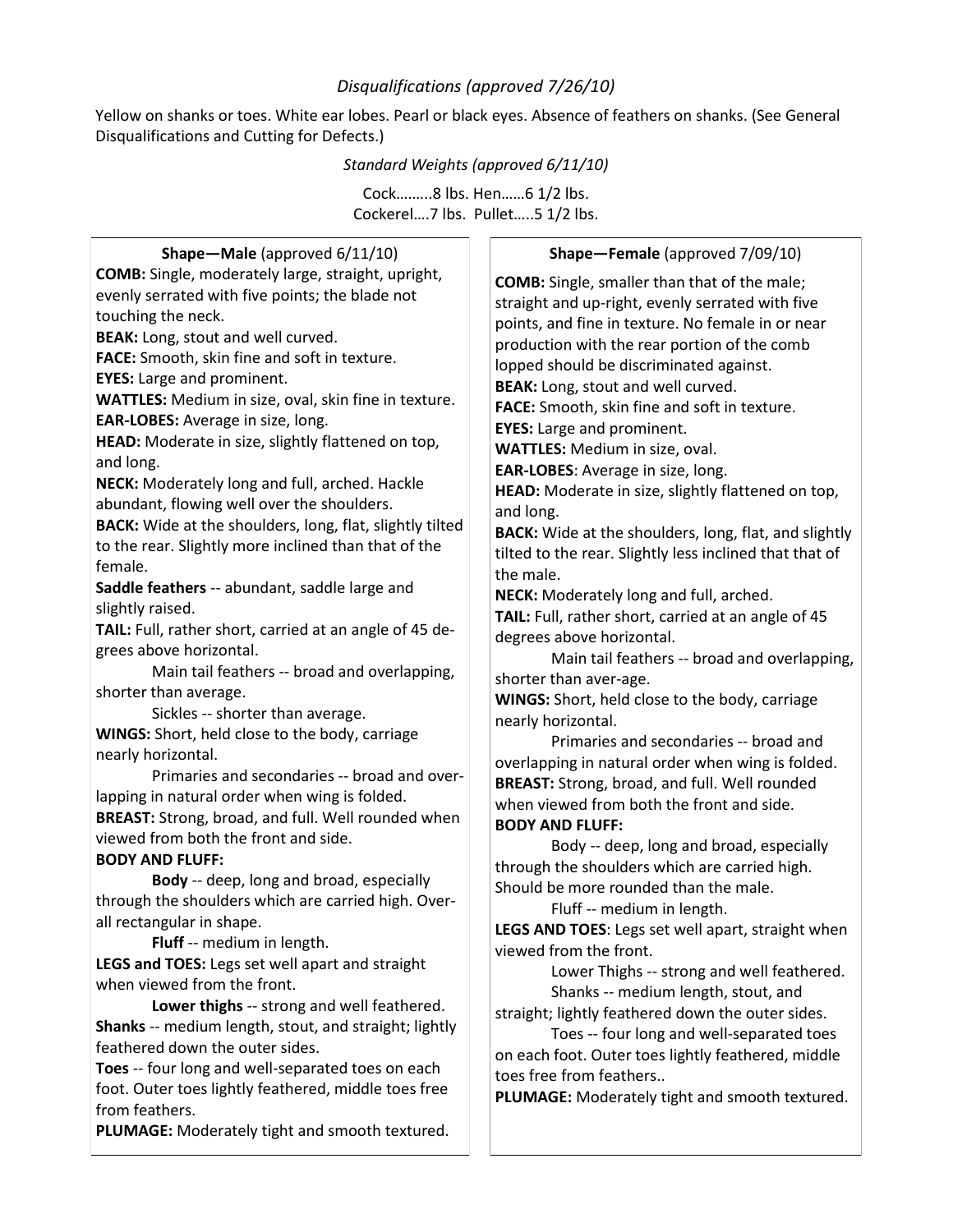# **BLACK COPPER MARANS**

| <b>COLOR -- MALE</b>                                                                                                                                                                                                                                                                                                                                                                                                                                                                                                                                                                                                                                                                                                                                                                                                                                                                                                                                                                                                                                                                                                                                                                                                | <b>COLOR -- FEMALE</b>                                                                                                                                                                                                                                                                                                                                                                                                                                                                                                                      |
|---------------------------------------------------------------------------------------------------------------------------------------------------------------------------------------------------------------------------------------------------------------------------------------------------------------------------------------------------------------------------------------------------------------------------------------------------------------------------------------------------------------------------------------------------------------------------------------------------------------------------------------------------------------------------------------------------------------------------------------------------------------------------------------------------------------------------------------------------------------------------------------------------------------------------------------------------------------------------------------------------------------------------------------------------------------------------------------------------------------------------------------------------------------------------------------------------------------------|---------------------------------------------------------------------------------------------------------------------------------------------------------------------------------------------------------------------------------------------------------------------------------------------------------------------------------------------------------------------------------------------------------------------------------------------------------------------------------------------------------------------------------------------|
| <b>Disqualifications</b><br>Brown wing bay. (See General Disqualifications and<br>Cutting for Defects.)                                                                                                                                                                                                                                                                                                                                                                                                                                                                                                                                                                                                                                                                                                                                                                                                                                                                                                                                                                                                                                                                                                             | COMB, FACE, WATTLES AND EAR-LOBES: Bright red.<br><b>BEAK: Dark horn.</b><br>EYES: Reddish bay.<br>HEAD: Lustrous copper.                                                                                                                                                                                                                                                                                                                                                                                                                   |
| COMB, FACE, WATTLES AND EAR-LOBES: Bright red.<br><b>BEAK:</b> Horn, black shading permitted.<br>EYES: Reddish bay.<br>HEAD: Lustrous deep copper, neither yellow nor<br>mahogany.<br><b>NECK:</b><br>Hackle -- Lustrous deep copper, neither yel-<br>low nor mahogany. Some feathers, especially in the<br>lower hackle, may include a narrow dark stripe<br>through the middle of each feather, terminating in a<br>point near its lower extremity.<br>Front of neck -- Black with markings of deep<br>copper.<br><b>BACK:</b> Lustrous deep copper.<br>Saddle -- Same as hackle.<br>Main Tail -- Black with slight luster.<br>TAIL:<br>Sickles and Coverts -- Lustrous black.<br>WINGS:<br>Shoulders -- Black.<br>Fronts -- Black.<br>Bows -- Deep russet red.<br>Coverts -- Lustrous black.<br>Primaries -- Black.<br>Secondaries -- Black, exposed portion<br>forming black wing bay.<br>BREAST: Solid black or with a few copper spots. Not<br>laced.<br><b>BODY AND STERN: Black.</b><br><b>LEGS AND TOES:</b><br>Lower Thighs -- Black.<br>Shanks and Toes -- Shanks and toes light to<br>mid-slate, showing pink between the scales.<br>Bottoms of feet pinkish white.<br>Shank and Toe Feathers -- Black. | <b>NECK:</b><br>Hackle -- Copper, with a narrow dark stripe<br>through the middle of each feather, terminating to a<br>point near its lower extremity.<br>Front of Neck: Black with markings of copper.<br><b>BACK: Black.</b><br>TAIL: Black.<br><b>WINGS: Black.</b><br><b>BREAST:</b> Solid black, or with a few copper spots. Not<br>laced.<br><b>BODY AND STERN: Black.</b><br><b>LEGS AND TOES:</b><br>Lower Thighs -- Black.<br>Shanks and Toes -- Dark slate, bottoms of<br>feet pinkish white.<br>Shank and Toe Feathers -- Black. |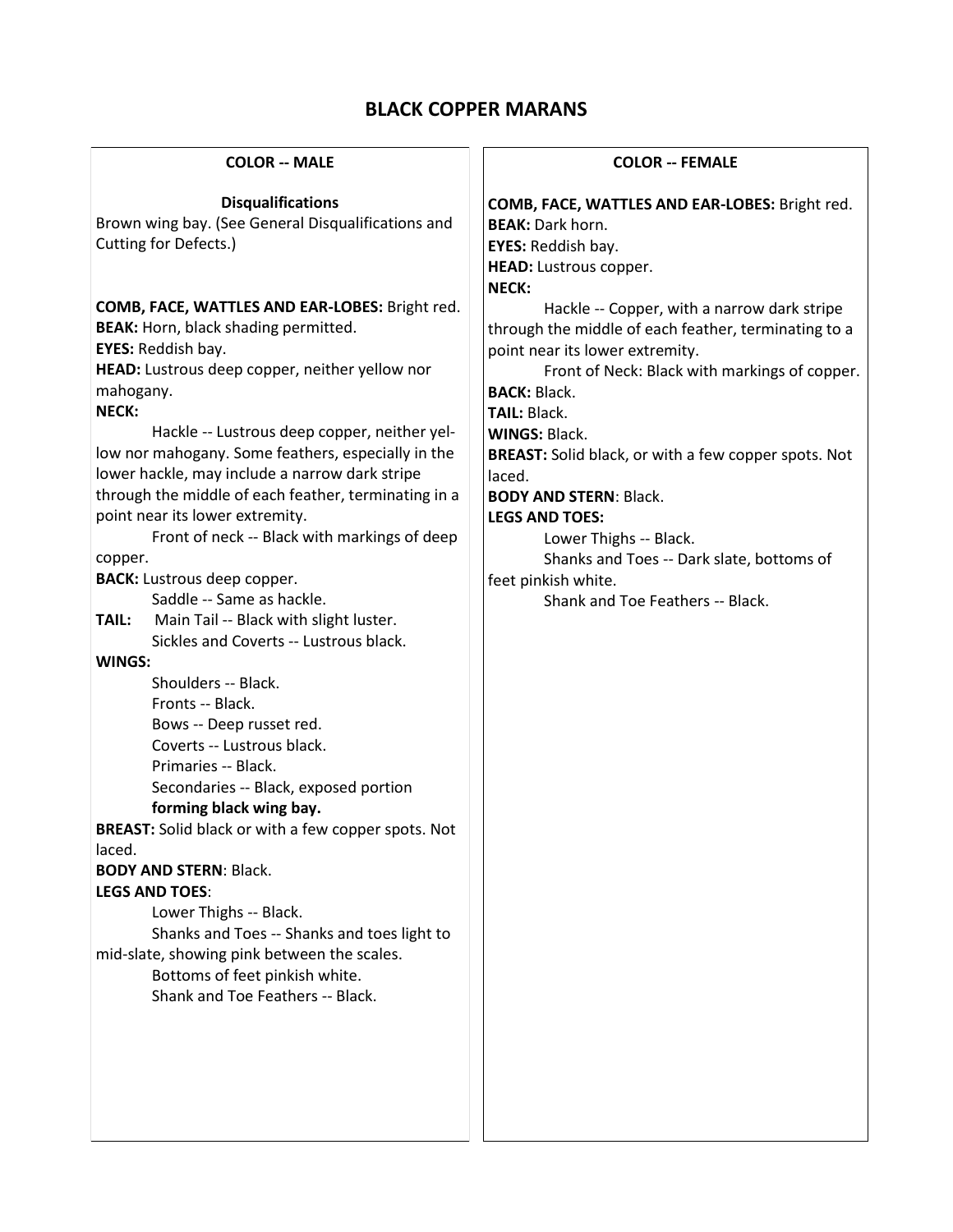## **WHEATEN MARANS**

#### **COLOR -- MALE**

#### **Disqualifications:**

Spotted Breast. Black or no Triangular wing bays at all.

*Wheaten* cocks are black, with a coppery-red coat, and so looking like the Black Copper cocks except as for the triangular wing mirror which is brown.

## **Comb, Face, Wattles and Earlobes**: Bright red.

**Beak:** Light horn shading to white at tip.

**Eyes:** Reddish bay.

**Shanks and Toes**: Pinkish white.

**Head:** Light orange, free from dark feathers.

 (varying from golden-red to brown-red ) **Neck:**

Hackle: Light orange, free from dark

feathers. (varying from golden-red to brown-red ) Front of neck: Black.

**Back:** Mahogany Red

Saddle: Mahogany Red color matching the hackles

**Tail:**

Main Tail: Black with reddish cast. Sickles and Coverts: Black with glints of beetle green

#### **Wings:**

Shoulders: Strong Mahogany Red Bows: Strong Mahogany Red to match back Coverts: Lustrous Black forming a bluish black armband.

Primaries: Black, edged in brown. Secondaries: Brown with internal Black barbs forms a Brown Triangular wing bay.

### **Breast:** Black.

**Body and Stern**: Black.

**Legs:**

Lower Thighs—Black

Shank and Toe Feathering—Black. Ear Down: Brown

**Under-color:** Light slate. Very light in hackle and saddle.

#### **COLOR -- FEMALE**

**Disqualifications:**  Washed off back colors.

The hens coat is a *dark* wheat color (the color of the grains of wheat). Each feather has a lighter staff and edge. Head and hackles are a rich wheaten color. The breast is *wheaten* and the underside of the body is a medium wheaten color. The secondary color is whitish.

## **Comb, Face, Wattles and Earlobes**: Bright red.

**Beak:** Light horn shading to white at tip. **Eyes:** Reddish bay. **Shanks and Toes:** Pinkish white. **Head:** Lustrous Rich Wheaten **Neck:**

> Hackle: Lustrous rich Wheaten Front of neck: Wheaten Back: Dark Wheaten

**Tail:** two top main feathers rich wheaten, slightly stippled with black. Balance of main tail feathers dull black, outer web, slightly edged with wheaten. **Wings:** 

> Fronts, bows and coverts Wheaten Primaries: outer web medium shade of wheaten; inner web, ashy wheaten stippled with brownish black.

Secondaries: outer web, wheaten; inner web, ashy wheaten shaded with brownish black.

**Breast:** Wheaten.

**Body and Stern:** Medium Wheaten.

**Legs & Lower Thighs**: Light Creamy Wheaten **Shank and Toe Feathering**:

Creamy wheaten feathering down the outside of the leg and outer toe

**Ear down**: Cream color

**Under-color:** Varying from light Wheaten to slate